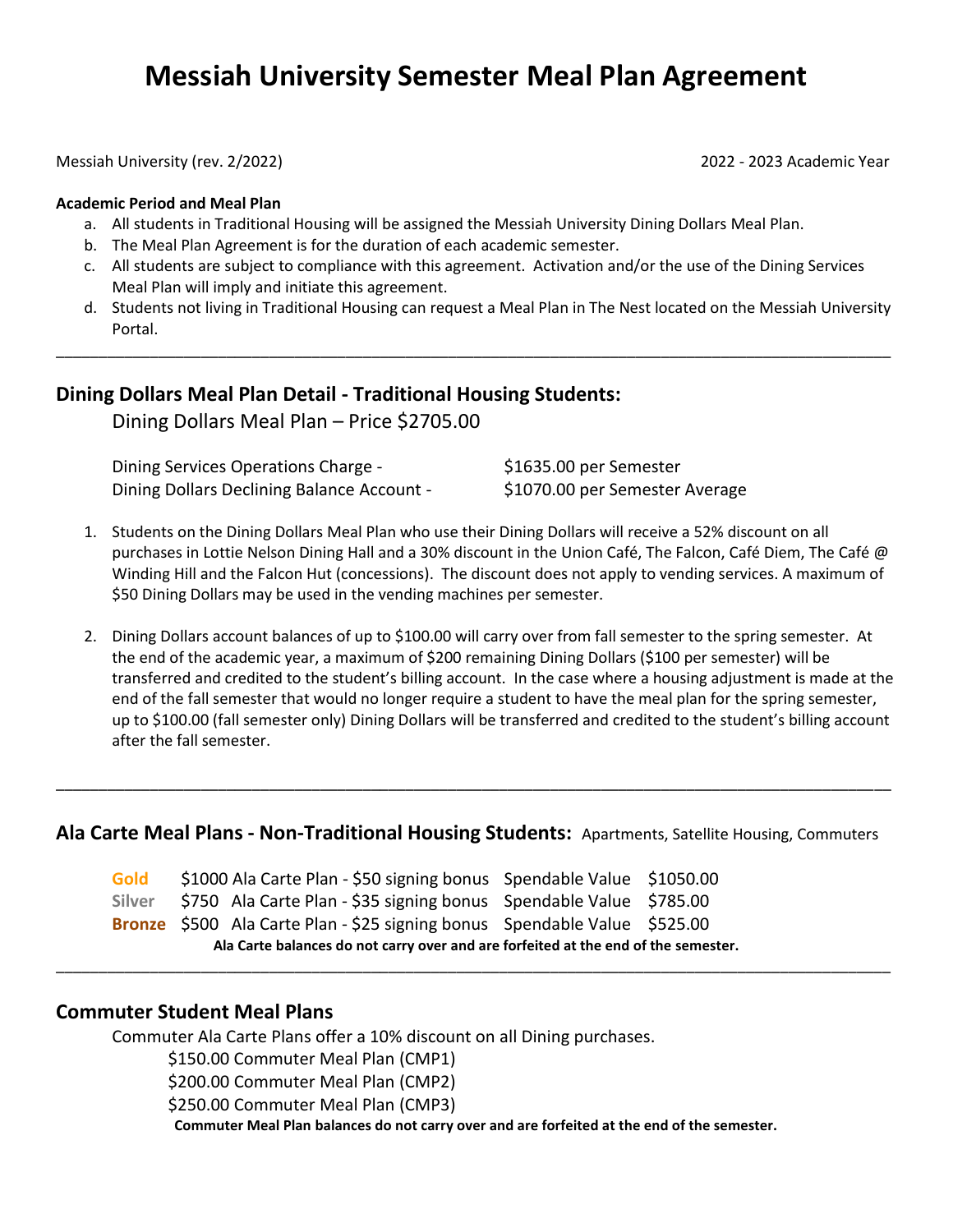Meal Plan Requests are available using the The Nest database system located on the Messiah University Portal, Student Tab, under "Student Quicklinks".

## **Messiah University Dining Services hereby agrees to provide meals to the student or guest associated with a signed meal plan agreement in accordance to the following terms and conditions.**

- I. **Agreement Duration**: The duration of this agreement shall be for an academic semester and shall not be adjusted or abbreviated except as specified in sections IV and V.
- II. **Eligibility**: Students living in traditional residences are required to purchase the Dining Dollars Meal Plan. The University and the student are obligated under this agreement upon the student's admission and enrollment in the University. The use of a meal plan by the student ratifies this agreement. Apartment and satellite residents and commuter students may purchase the meal plan listed above using The Nest located on the Messiah University portal.

#### III. **Obligations**:

- a. Messiah University agrees to admit the student into the dining restaurant each time the student presents his or her meal card having purchased the Meal Plan. The University agrees to provide these meals at the Lottie Nelson Dining Hall, Union Café, The Falcon, Café Diem, Café @ Winding Hill and Falcon Hut or at an announced temporary facility during the established meal hours while the University is officially in session.
- b. The student must present a functional University identification card with identifiable photo to the restaurant cashier for all Dining Services transactions. Furthermore, the student agrees to respect the established Dining Services regulations, policies and procedures.
- IV. **Agreement Cancellation**: Cancellation of this agreement releases both the student and the University from the obligation of further performance. Upon cancellation, the student will receive a refund of his/her payment in accordance to the Meal Plan Refund Policy detailed below. This agreement may not be cancelled except for the following reasons:
	- a. Voluntary or involuntary withdrawal of the student from the University.
	- b. Termination by the University of the student's residential privileges.
	- c. Extreme and unforeseen hardship to the student, such as hospitalization away from the University.
- V. **Non-Performance by the University**: Should Messiah University become unable to provide the meals specified herein to the student, the student agrees to accept a pro-rated refund.
- VI. **Entitlement to Services**: Only the student named herein is entitled to goods and services extended under this agreement. Goods and Services may not be relayed to the student by an intermediary without the prior consent of the Director of Dining Services nor may the student permit others to exercise his/her rights under this agreement.

#### **Meal Plan Important Dates Time Frames**:

Students in Traditional Housing will automatically be assigned the Dining Dollars Meal Plan.

Students may request meal plans, plan changes, and or cancellations in The Nest during the following dates:

| Fall Semester 2022 - | March 5, 2022 - September 1, 2022 without a fee                          |
|----------------------|--------------------------------------------------------------------------|
|                      | After September 1, 2022 accepted with a \$50 fee                         |
|                      | No Meal Plan Changes after September 7, 2022                             |
|                      | Spring Semester 2023 - October 1, 2022 - December 21, 2022 without a fee |
|                      | After December 21, 2022 accepted with a \$50 fee                         |
|                      | No Meal Plan Changes after January 18, 2023                              |

#### *Initial Billing dates* – *rd week in July Spring: 4 th week in November*